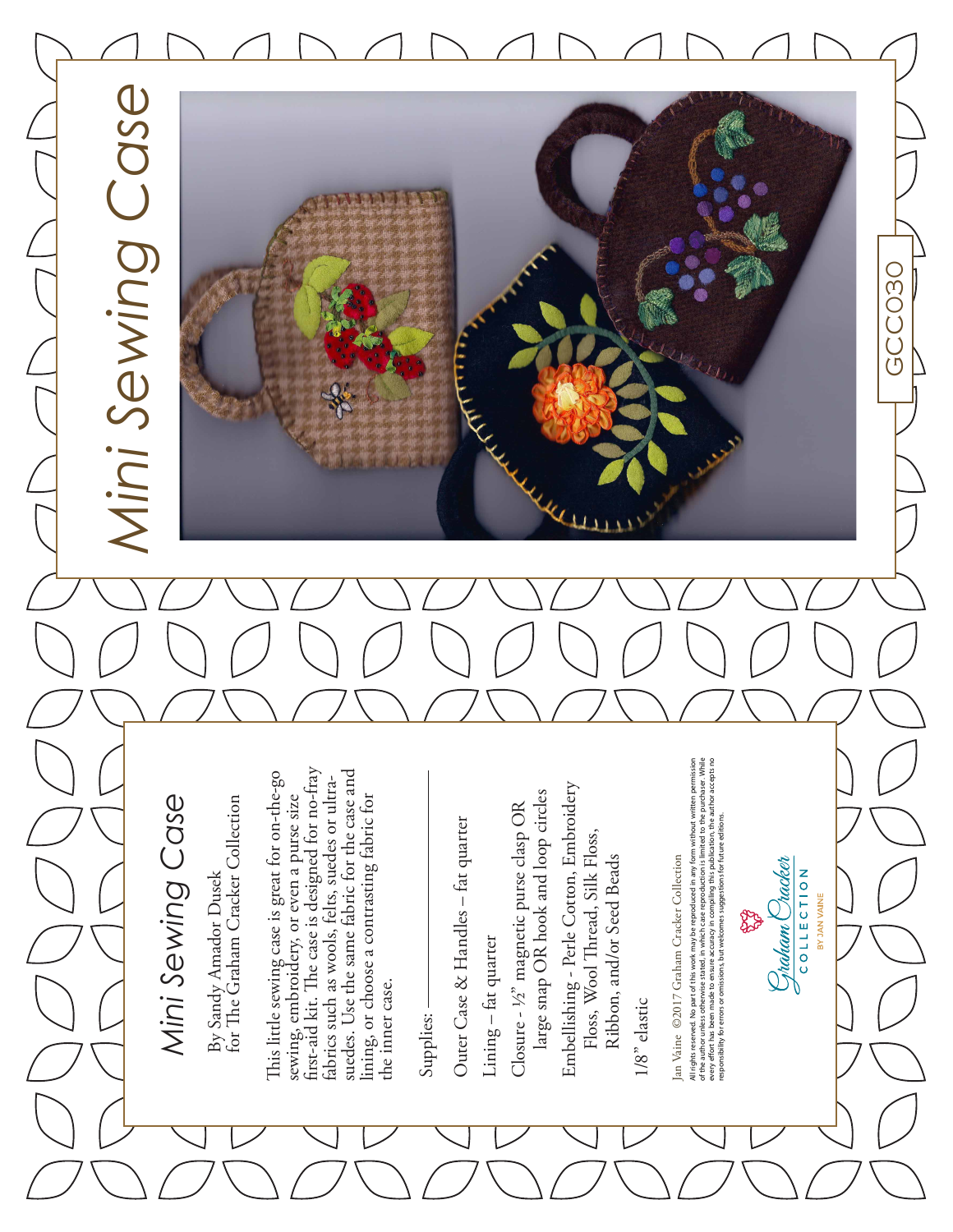# Mini Sewing Case Note: Use a 1/4" seam allowance; WOF"-approximately 40";<br>RS-right sides; WS = wrong sides; RST-right sides tog

## **RS**=right sides;**WS**= wrong sides; **RST**=right sides together; **WST**=wrong sides together

### *Construc-*

#### **1. Outer Case:**

(A) Place Outer Case pattern on the **RS** of the outer fabric and draw a fine line around pattern. Appliqué/embellish the design on the **RS** of the top half of the case. (See page on "Embellishment") (B) Carefully cut out the Outer Case along the drawn line.

#### **3. Lining:**

 $\frac{1}{2}$ "

Cut out the Lining using the Outer Case pattern. Attach Handles to **WS** of Lining, overlapping Lining edge by 1/2". Place magnetic snap, large snap, or hook & loop circles to **RS** of Lining as indicated on pattern.

Handle

 $\frac{1}{2}$ "

Magnetic snap

 $\bigcirc$ 

Lining right side

attach handles to wrong side





#### **2. Handles:**

A) Cut 2 Handles, ¾" x 5-1/2", from the outer fabric. Fold Handles in half lengthwise **WST**; press gently along fold.

(B) Using Perle Cotton, Embroidery Floss or Wool Thread, stitch along the raw edges using a short running stitch, gathering slightly as you stitch to make the Handles curve gently.

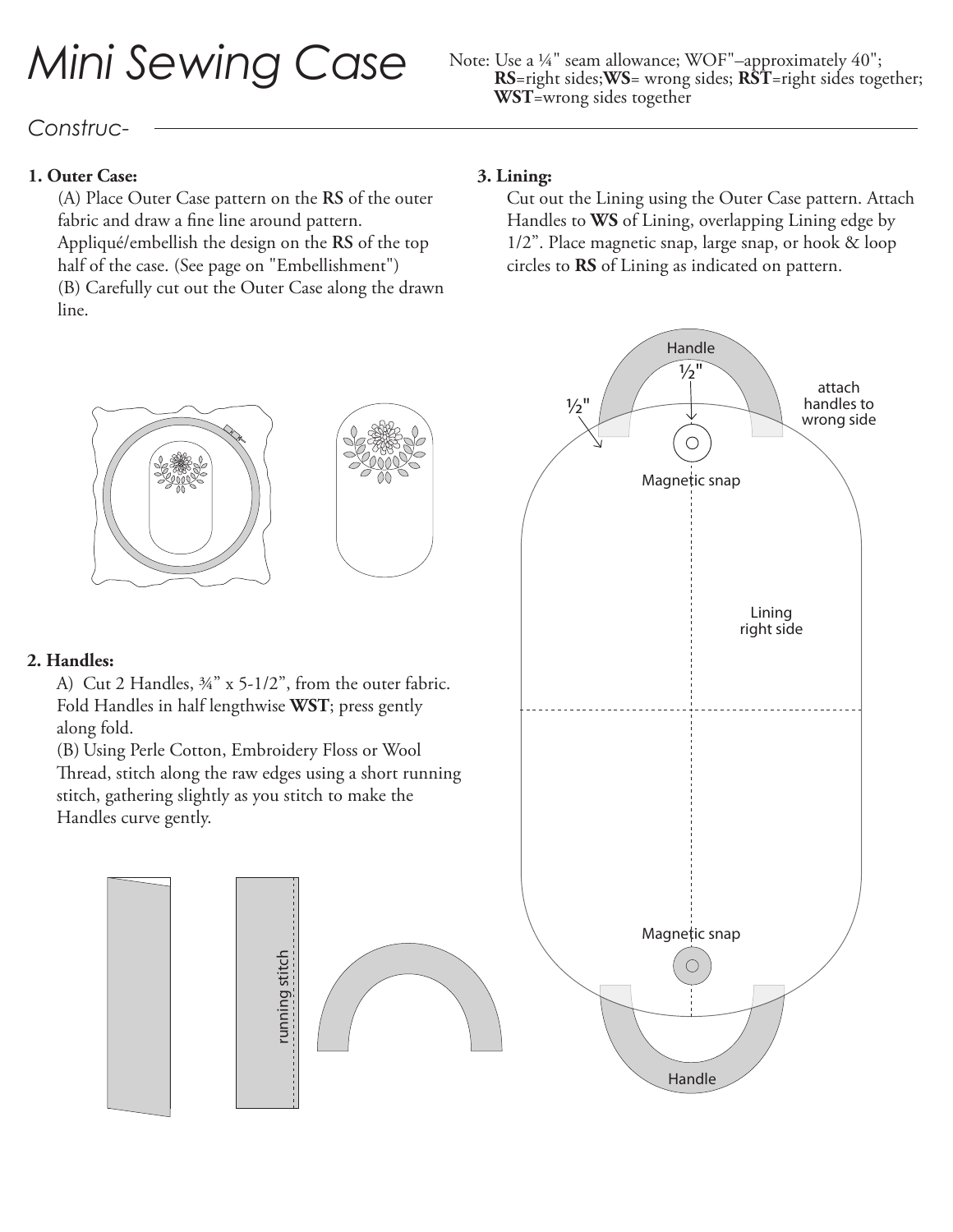- **Needle Case**  Cut a 2" x 4" piece of fabric. Fold in half. Choose a simple element of our front block – some leaves, a flower or bumblebee – to embellish the front half of the folded case. Place folded case on the Lining where indicated; sew through the fold using running stiches.
- **Pockets** Cut a  $1\frac{1}{2}$ "x2" square and a  $1\frac{1}{4}$ "x2" rectangle; applique on Lining along sides & bottom edge following pattern placement.
- **Thread Holders**  Cut a 6" piece of 1/8" elastic. Attach each end of the elastic to the Lining where indicated on pattern using a French or Colonial Knot. Loop the elastic and tack down every ⅝ " with a Colonial Knot. Use to hold little spools of thread!
- **Elastic Loop Holders**  Thread the elastic through a large eyed embroidery needle. Bring it up from the wrong side of your fabric and then back down leaving the size loop you desire to hold items.... scissors, tweezers, etc.... Tack the elastic on the wrong side to secure in place.

#### **Once you have your inner pockets and loops in place, its time to finish the case!**

Place Outer Case and Lining **WST**. Be careful how you place the Lining as you don't want your supplies to fall out when you open your case!

Using Perle Cotton, wool thread, floss or fine silk ribbon, stitch the Outer Case and Lining together around the outer edges with a blanket stitch.

Add your sewing supplies and you are ready to go!

#### **Extra Ideas:**

This little bag can also be adapted as a Mini First Aid Kit or an Embroidery Mini Project Case.

- For the First Aid Kit make pockets for band aides, tweezers, alcohol wipes, first aid cream or aspirin. Cut squares or rectangles of fabric that are ¼" larger than the item to be placed within.
- For the Embroidery Mini Project Bag try pockets for special embroidery scissors, thimbles and a needle case. Small ziplock plastic bag can be secured at the inner fold, to keep flosses, ribbons, and beads for a take along project kit!

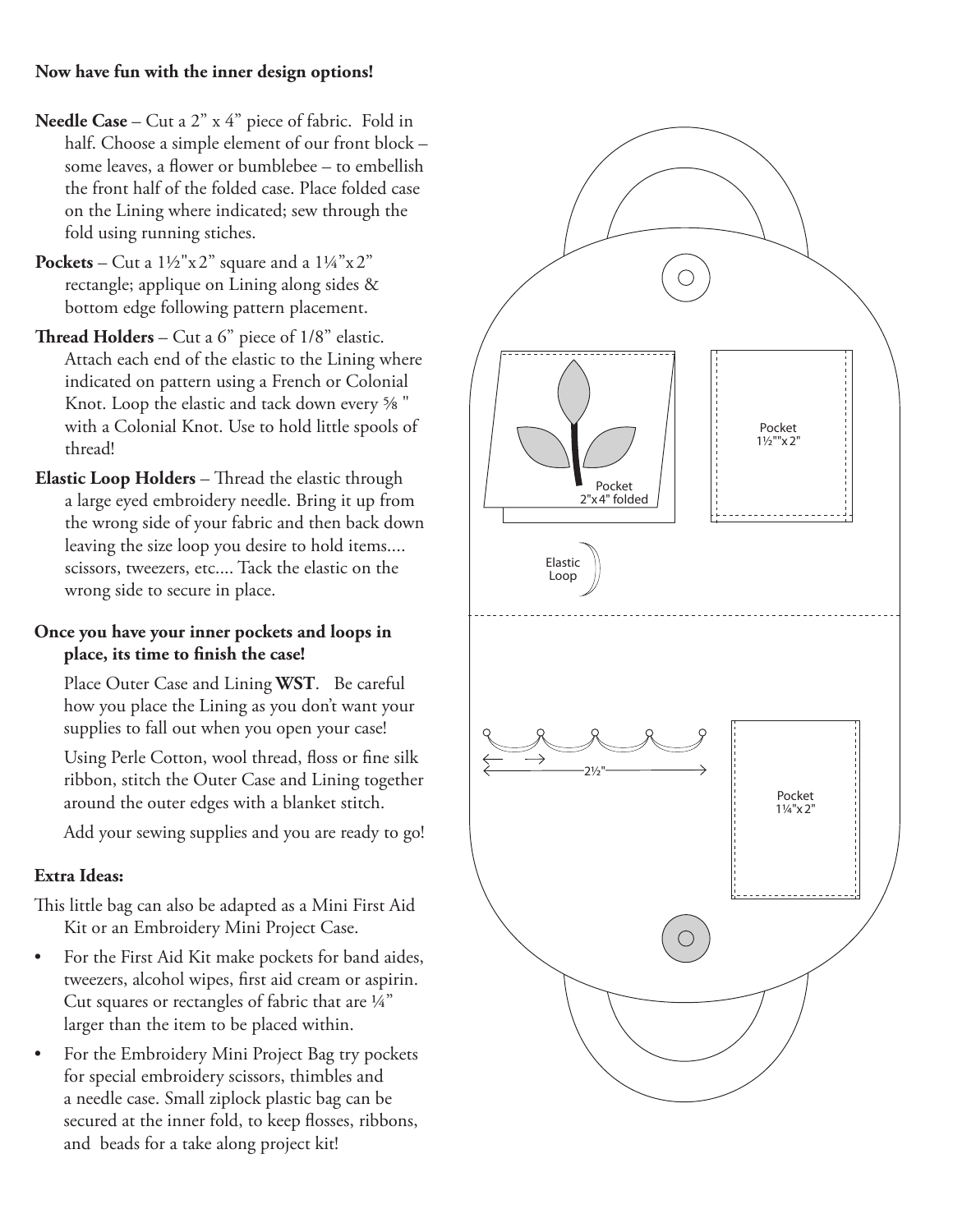#### *Blanket/Buttonhole Stitch*

- 1. The stitch is worked from left to right over two imaginary lines. Bring the needle up a A on the lower imaginary line.
- 2. Take a downward stitch at B on the upper imaginary line, and out at C on the lower imaginary line. Make sure the thread is under the point of the needle.
- 3. Pull needle through fabric forming a loop.
- 4. Repeat across line to desired length.
- 5. Pull needle through to back at D and secure.



#### *French Knot*

- 1. Bring the thread to the front at A. Hold thread firmly with thumb and index finger approximately 1-1/4" down and to the left of A. With left hand, wrap the thread around the needle, front to back, twice.
- 2. Keeping the thread taunt, begin to turn the point of the needle towards the fabric.
- 3. Place the point of the needle through the fabric, two fabric threads to the left of A. Slide the knot down the needle onto the fabric.
- 4. Hold the knot in place under your thumb as you pull the needle and thread through the knot to the back of the fabric; secure.



#### *Stem Stitch*

- 1. Lightly mark a line on the fabric. Bring the needle and thread to the front at the left end of the line at A. With the working thread below the needle (or Swing low), take the needle to the back at B and up at C right next to A.
- 2. Pull the needle and thread through the fabric. Again with the thread below the needle (Swing low), take the needle down at D and up at B.
- 3. Continue working stitches in the same manner across the line. Always keep the thread below the needle. To end, take the thread to the back for the last stitch without re-emerging. Secure on back.

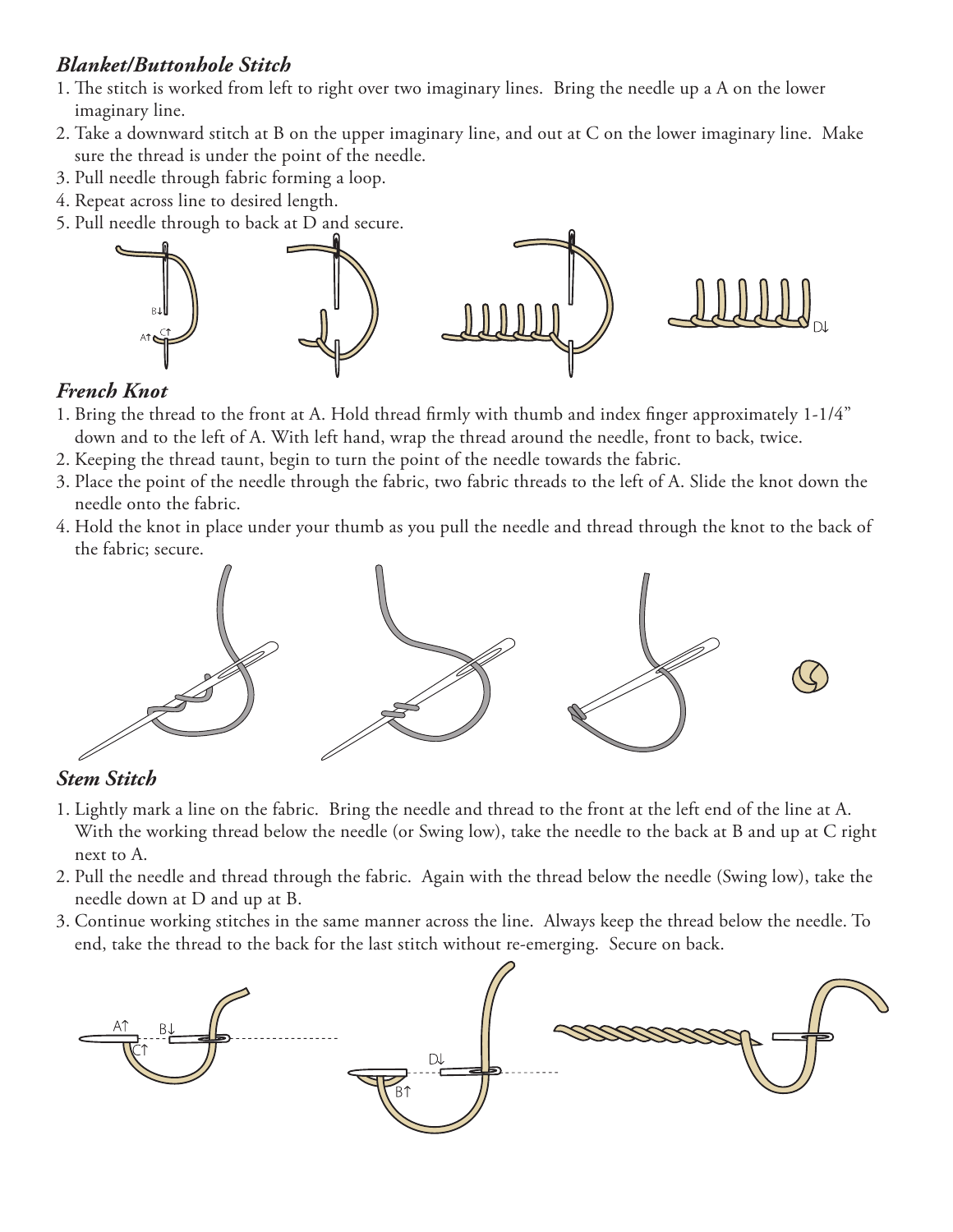#### *Ruched Ribbon Rose*

1. Using a running stitch, sew a zigzag pattern from the right edged to the left edge across the length of the ribbon. Begin stitching 1/4" from the top right edge of ribbon, spacing the "V" points 3/4" apart. At each "V" point, take the stitch over the edge, making loop on the edge of the ribbon.



- 2. Gather the stitches every 6", forming the flower petals. Knot at end of each 6" gathered run to secure. Continue across length of ribbon.
- 3. With a second needle and knotted thread, take the needle and thread from front to back in the first five bottom petals.



- 4. Gather the five petals together, forming the center flower. Knot to secure gathers. DO NOT CUT THE THREAD. Fold the center flower in half, RST. Wrap the thread between the 5th and 6th bottom petal and around the 1/4" beginning end of the ribbon; secure. Open to see the five-petalled center of the flower.
- 5. Begin wrapping the gathered ribbon around the center, trying to offset the petals from the previous row. On the wrong side, tack stitch the bottom petals to the previous row, carefully placing the stitches in the folds so as not to be seen on the front. Secure the end of the ribon to the back. Optional: fill center of flower with French Knots.